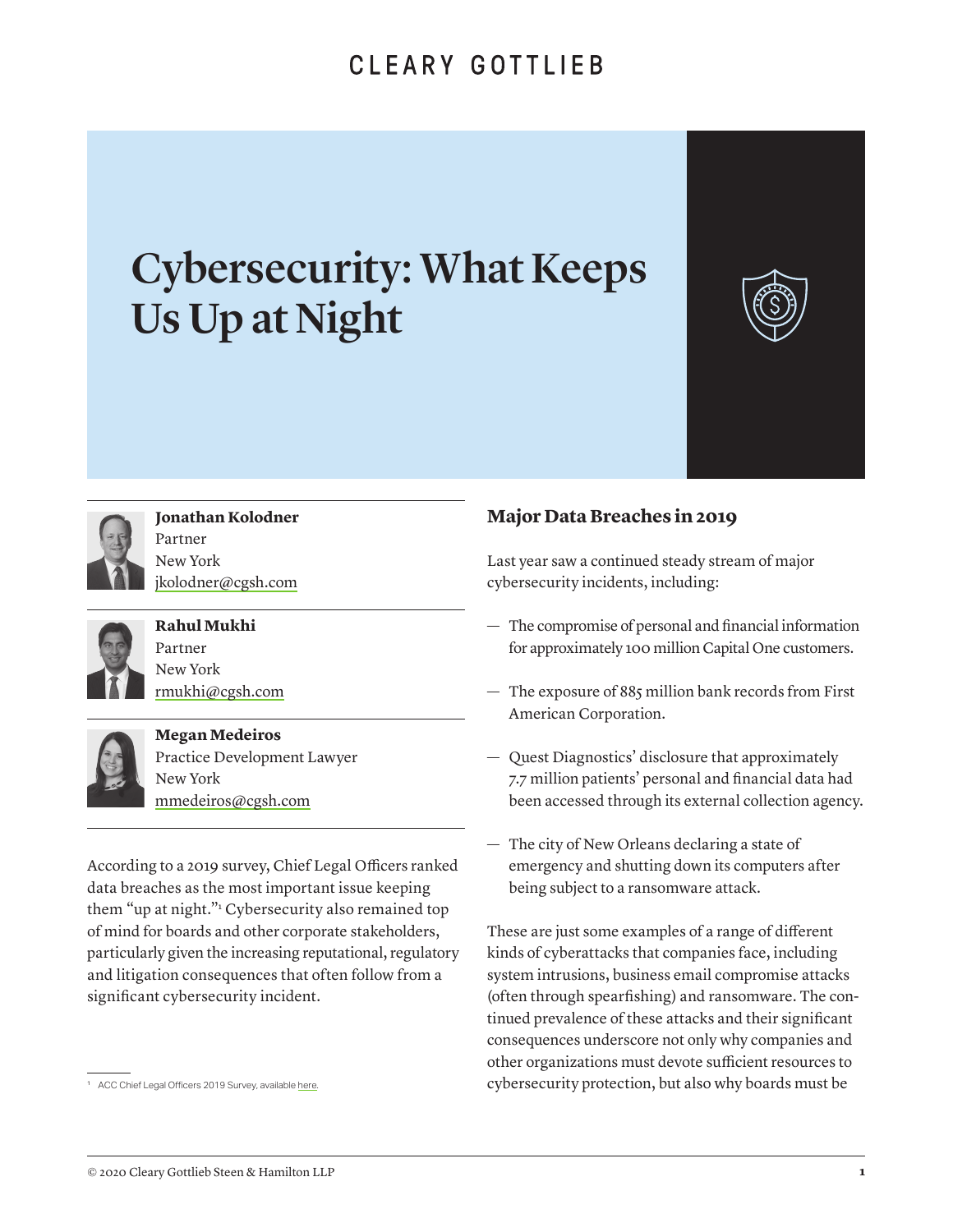vigilant in exercising oversight of the preparation for, and response to, these incidents.

In assessing the lessons and trends reflected in these cyberattacks, companies continue to benefit from having well-developed and practiced incident response plans to ensure timely and appropriate reaction to an incident. The benefits of "segmented" data was another recurring theme. Certain companies were able to minimize the fallout from cyber incidents because they had segmented the data they stored, meaning that hackers were only able to obtain limited information and could not fully access customer personal identifying information and/or financial information. In addition, ransomware attacks on businesses are reportedly at an all-time high and becoming increasingly sophisticated. Board members should be aware of these developments and ask appropriate questions concerning management's policies and procedures around identifying and addressing these significant data security risks.

#### **Regulatory Focus on Cybersecurity**

In 2019, many regulators were active in bringing cybersecurity enforcement actions against companies that allegedly maintained inadequate cybersecurity protections or failed to comply with related obligations. In addition to the large financial penalties they are imposing, one significant trend is how US regulators imposed significant ongoing obligations on companies' business operations, boards of directors, corporate officers and compliance professionals. These obligations serve as an important signal of the developing (and increasingly onerous) cybersecurity expectations of regulators:

— *Business Operations*. In settlements reached with Equifax involving the Federal Trade Commission and Attorneys General from 48 states, Equifax was not only ordered to pay a \$700 million monetary penalty, but it was required to implement a robust and documented information security program that includes risk-based assessments, safeguards and qualified third-party evaluations, as well as specific

## **—**

**In assessing the lessons and trends reflected in these cyberattacks, companies continue to benefit from having well-developed and practiced incident response plans to ensure timely and appropriate reaction to an incident.** 

security measures such as password encryption, multi-factor authentication and periodic penetration testing. The AG settlements further mandated that Equifax conduct biannual incident response exercises and weekly vulnerability scans of network systems, as well as begin remediating any "critical" security vulnerabilities within 24 hours.

- *Compliance*. The FTC settlement with Equifax also required Equifax to designate the board of directors, a relevant committee thereof or a "senior officer" "responsible for [the] Information Security Program" to annually certify *under penalty of perjury* that Equifax has established the required information security program, is cooperating with the required third-party assessor evaluating the information security program and is not aware of any material non-compliance with the federal orders. Similarly, in connection with Facebook's settlement with the FTC related to Cambridge Analytica, CEO Mark Zuckerberg and Facebook compliance officers must personally certify quarterly that Facebook has established and maintained the privacy program required under the FTC settlement.
- *Board Oversight*. In connection with Facebook's FTC settlement, the company was also required to create two new board committees: an Independent Privacy Committee and an Independent Nominating Committee. The Independent Privacy Committee is comprised of independent directors demonstrating certain minimum privacy and data protection capabilities and is responsible for meeting at least quarterly with other independent directors and a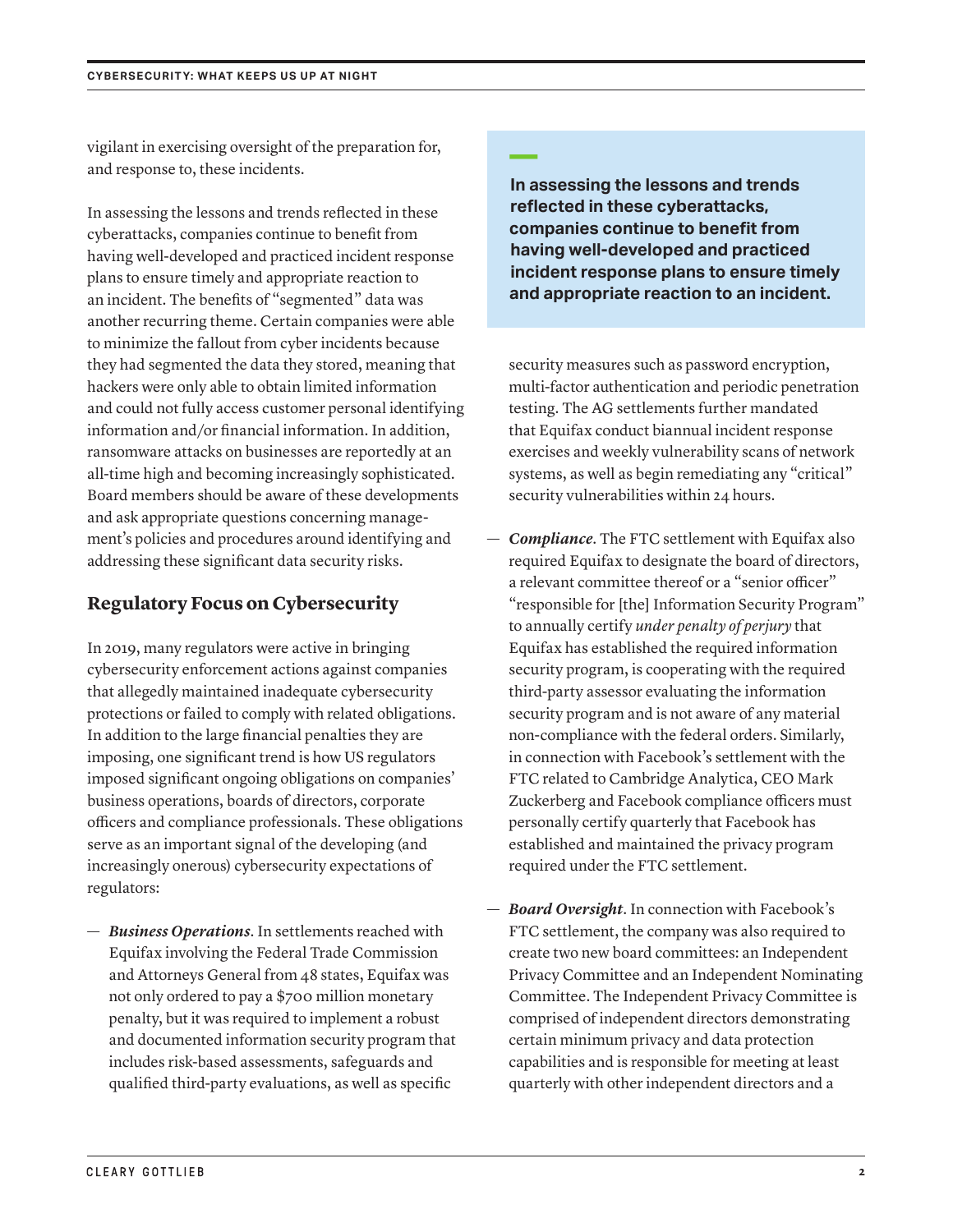third-party privacy assessor mandated by the order to discuss privacy issues, risks and compliance with the order, among other things. The committee must also approve any effort to remove or appoint an assessor. The Independent Nominating Committee, in turn, recommends and approves the appointment or removal of members of the Independent Privacy Committee, including determining whether members of that committee have the required privacy and data protection expertise.

Another important development is the increasing aggressiveness of European regulators in enforcing the General Data Protection Regulation (GDPR). In particular, the UK Information Commissioner's Office (ICO) announced headline-grabbing enforcement actions relating to alleged cybersecurity breaches and data protection violations in 2019:

- *British Airways*. While not quite reaching the maximum fine permitted by the GDPR (up to the higher of €20 million or 4% of a company's global turnover), the ICO announced its intention to fine British Airways  $f_183.4$  million for a cybersecurity incident resulting in the misappropriation of the personal data of approximately 500,000 British Airways customers. The ICO has not disclosed how it determined the size of this fine, but it amounts to approximately 1.5% of British Airways global passenger turnover. The ICO noted that its investigation revealed that British Airways had "poor security arrangements" in relation to its customers' information.
- *Marriott*. In July 2019, the ICO published its intention to fine Marriott  $f$ 99.2 million for a cybersecurity incident affecting the Starwood guest reservation database starting as early as 2014—notably, before Marriott acquired Starwood in 2016—but not discovered until 2018. Records relating to about 30 million individuals in the European Economic Area were affected—7 million of which were related to individuals in the UK. Like the fine in British Airways, the ICO did not disclose how it calculated the fine, but it appears to amount to approximately 0.6% of Marriott's revenues in 2018.

One final regulatory note heading into 2020: More and more jurisdictions are imposing affirmative cybersecurity and data protection obligations on companies, beyond data breach notification obligations. Among other developments, in 2019, New York passed the SHIELD Act that, for the first time, affirmatively requires covered businesses to develop, implement and maintain "reasonable" data security safeguards, which include, among other things, conducting risk assessments and addressing identified risks. This will be a particular area to watch as regulators continue their focus on cybersecurity compliance in 2020.

**— Among other developments, in 2019, New York passed the SHIELD Act that, for the first time, affirmatively requires covered businesses to develop, implement and maintain "reasonable" data security safeguards, which include, among other things, conducting risk assessments and addressing identified risks.** 

#### **Litigation Developments**

2019 also saw a significant uptick in US shareholder litigation relating to data breaches. Until 2019, shareholder derivative cases against board members arising out of a data breach had resulted in either dismissals or settlements with relatively low monetary payments. However, in early 2019, *In re Yahoo! Inc. Shareholder Litigation* resulted in a significant monetary settlement by the defendants, potentially breathing new life into shareholder derivative claims following a significant data breach.

The complaints alleged, among other things, that Yahoo and its former and current executives and officers breached their fiduciary duties by failing to timely disclose and concealing two data breaches. The settlement reached by the board members and other defendants provided for a \$29 million payment